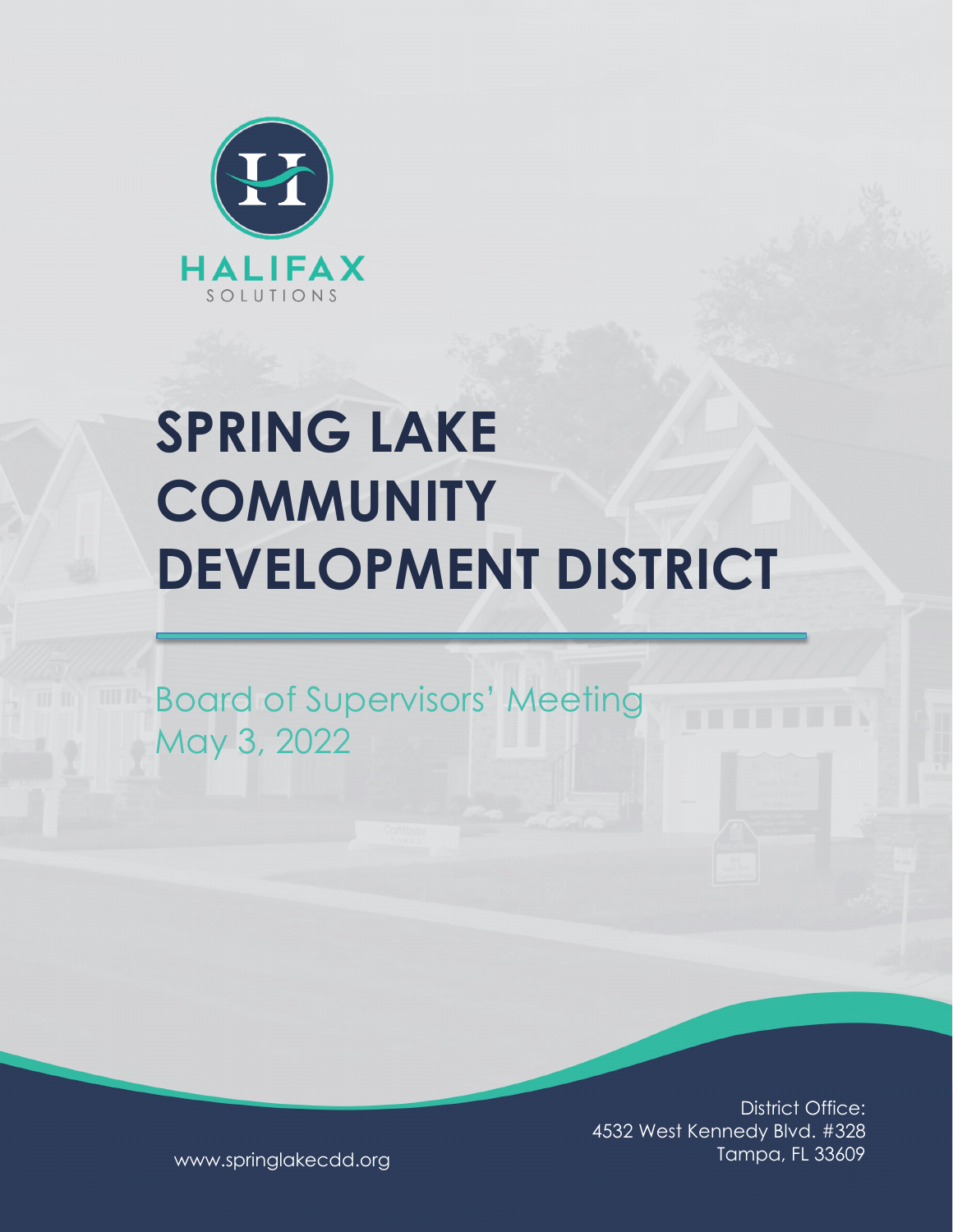# **SPRING LAKE COMMUNITY DEVELOPMENT DISTRICT AGENDA**

| <b>Board of Supervisors:</b> | Warren Keipper<br>Ruth Brown<br><b>Bill Kidwell</b><br><b>Chrissy Nieves</b> | Chairman<br>Vice Chairman<br><b>Assistant Secretary</b><br><b>Assistant Secretary</b> |
|------------------------------|------------------------------------------------------------------------------|---------------------------------------------------------------------------------------|
| <b>District Manager:</b>     | <b>Eric Dailey</b>                                                           | Halifax Solutions, LLC.                                                               |
| <b>District Counsel:</b>     | Michael Eckert                                                               | Kutak Rock LLP                                                                        |
| <b>District Engineer:</b>    | Phil Chang                                                                   | Johnson Engineering                                                                   |

#### **All cellular phones must be turned off or on silent during the meeting.**

The Audience Comment portion of the agenda is where individuals may make comments on matters that concern the District. Individuals are limited to a total of three (3) minutes to make comments during this time.

Pursuant to provisions of the Americans with Disabilities Act, any person requiring special accommodations to participate in this meeting/hearing/workshop is asked to advise the District Office at least forty-eight (48) hours before the meeting/hearing/workshop by contacting the District Manager at (813) 575-1955. If you are hearing or speech impaired, please contact the Florida Relay Service by dialing 7-1-1, or (800) 955-8771 (TTY) (800) 955-8770 (Voice), who can aid you in contacting the District Office.

A person who decides to appeal any decision made at the meeting/hearing/workshop with respect to any matter considered at the meeting/hearing/workshop is advised that person will need a record of the proceedings and that accordingly, the person may need to ensure that a verbatim record of the proceedings is made including the testimony and evidence upon which the appeal is to be based.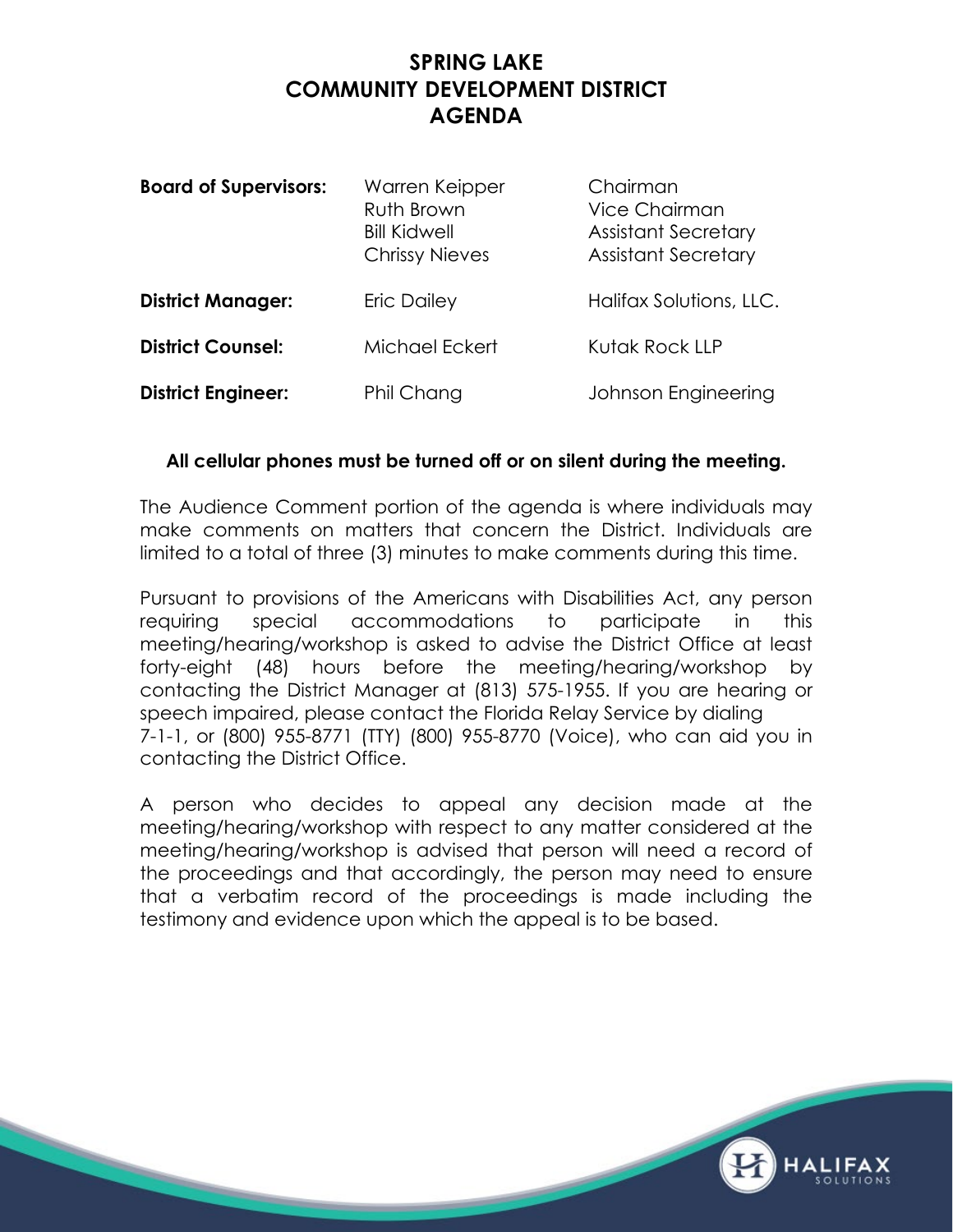April 27, 2022

Board of Supervisors Spring Lake Community Development District

#### **AGENDA**

Dear Board Members:

The Regular Meeting of the Board of Supervisors of the Spring Lake Community Development District will be held on **Tuesday, May 3, 2022, at 6:30 p.m.** at the Clubhouse at Lake Lucaya, located 11301 Lake Lucaya Drive, Riverview, Florida 33579. The following is the agenda for the meeting:

## **Call-in: (301) 715-8592 Meeting ID: 313 215 4874 Passcode: 10202020**

|  |  |  |  | 1. CALL TO ORDER |  |
|--|--|--|--|------------------|--|
|--|--|--|--|------------------|--|

# **2. AUDIENCE COMMENTS ON AGENGA ITEMS**

#### **3. STAFF REPORTS**

- A. Field Services Manager
- B. District Engineer
- C. District Counsel
- D. District Manager
	- 1. Park & Playground Report .................................. Tab 1

## **4. BUSINESS ADMINISTRATION**/**CONSENT AGENDA ITEMS**

- A. Consideration of Minutes of the Regular Meeting held on March 1, 2022 ................................................... Tab 2
- B. Consideration of Consideration of Operation & Maintenance Expenditures for March 2022................. Tab 3

## **5. BUSINESS ITEMS**

- A. Consideration of Request for Proposal Package for Landscape and Irrigation Maintenance Services *(Under Separate Cover)*
- B. Consideration of Proposals from Brightview ................ Tab 4
- C. Consideration of Proposals for Playground Mulch...... Tab 5
- D. Consideration of Tract E Sketches and Legals ............ Tab 6
- E. Consideration of CDD/HOA Ownership & Maintenance Map *(Under Separate Cover)*